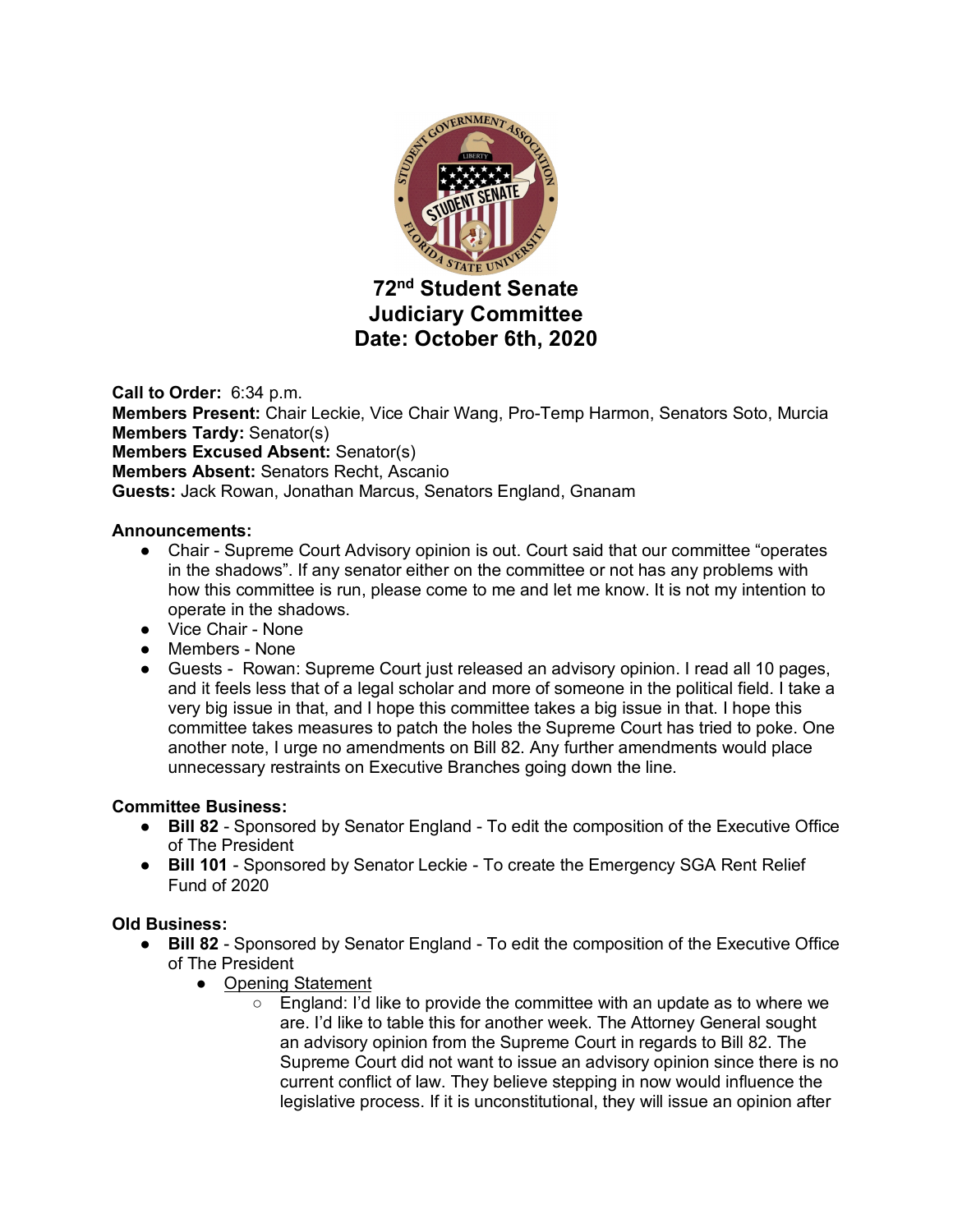passage of the bill should there be a complaint regarding legality. Exec and I heard your concerns from last week, so we are working on that. We plan to bring forth several amendments later solving the issues with the Director of Cabinet Affairs and placement of restraints on future Executive administrations. The language would be more vague, and the Director of Cabinet Affairs would not be a named position in statutes. Instead, it would be a Cabinet Secretary position.

● Technical, Non-Debatable

○ None

- Senator Murcia moves to enter Round Table Discussion
- Vice Chair Wang seconds
- Round Table
	- Murcia moves to table Bill 82, Pro-Temp Harmon seconds

## **New Business:**

# **Leckie relinquishes chairship to Wang**

- **Bill 101** Sponsored by Senator Leckie To create the Emergency SGA Rent Relief Fund of 2020
	- Opening Statement
		- Leckie: Thank you everyone! This bill has been something I have been with Pro-Temp Harmon and the COVID Task Force. Rent relief is something that other student governments have given to students. This bill allows us to have a mechanism to distribute money back to the student body. The VP of Student Affairs would appoint 4 members, the SBP would appoint 2, and the Student Body Treasurer would serve on a committee. This would also create an application for rent relief, and the committee would be in charge of distributing the money. The bill has a minimum stipulant that if there is a need for students to pay rent, then they would be able to apply for rent relief. Students will probably not do so well in school if they cannot pay for rent, groceries, and other things.
	- Technical, Non-Debatable
		- None
	- Senator Murcia moves to enter Round Table Discussion
	- Senator Soto seconds
	- Round Table
		- Pro-Temp Harmon: Dr. Bowden came to us with some concerns regarding this in an email. This is not to say I am against this. I've been helping Chair Leckie in all of this. We've been trying to work with administration. He just wanted to make sure we took all of this into account.
		- Leckie: That was the first time since I have seen that email. Let me see if I got it. Oh no, I did not get the email, but I guess if the University is unwilling to approve this, then we should table this and talk to Dr. Bowden about it.
	- Senator Murcia moves to table
	- Senator Soto seconds

**Wang relinquishes chairship back to Leckie**